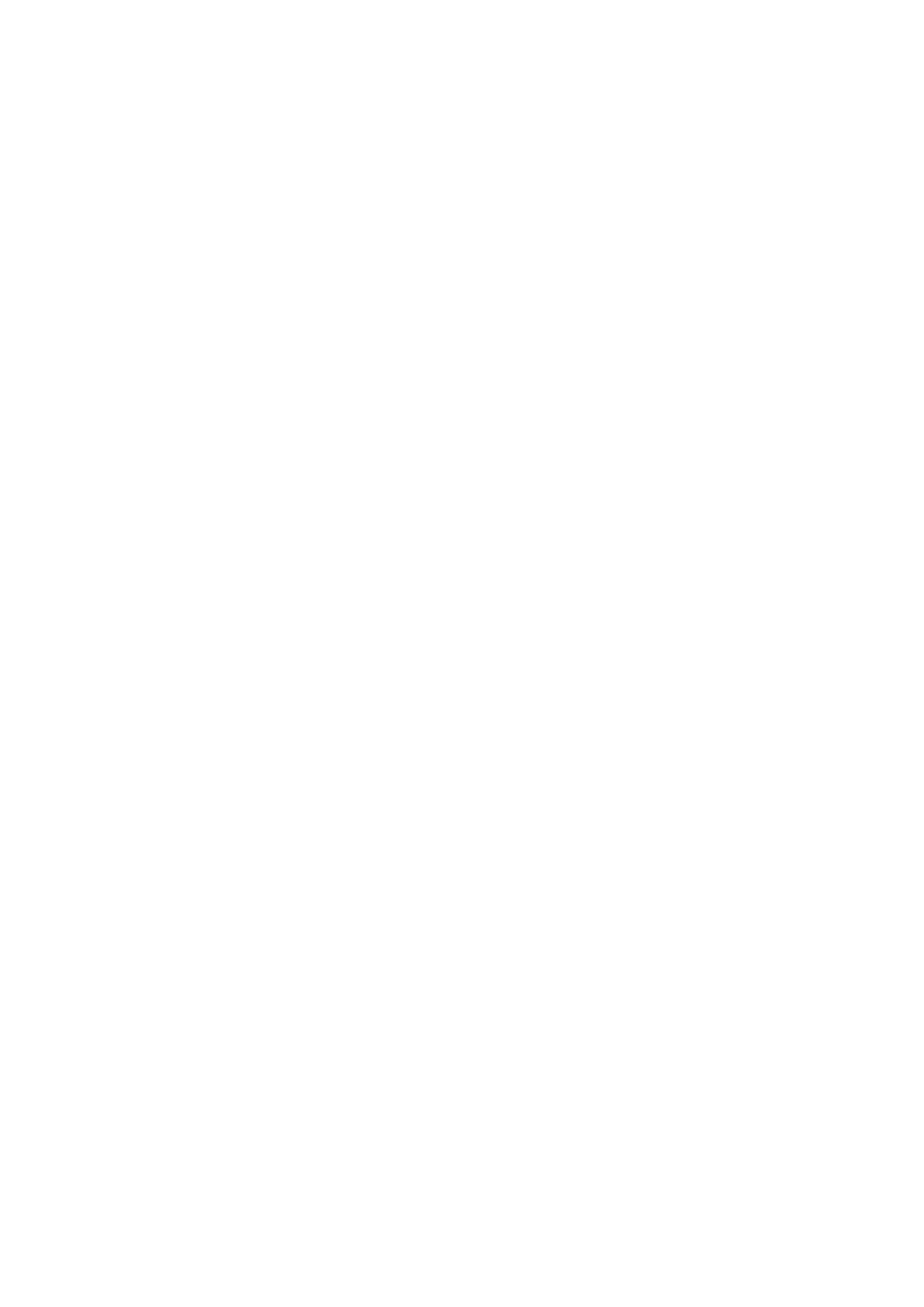## Statement of Position / Summary

The New Zealand Medical Association (NZMA) is opposed to euthanasia and doctor-assisted suicide. We regard these practices to be unethical and harmful to individuals, especially vulnerable people, and society. Accordingly, we do not support the proposed End of Life Choice Bill.

Furthermore, we believe the Bill itself has a number of serious shortcomings and technical flaws. These reflect the impossibility of drafting euthanasia and doctor-assisted suicide legislation that is completely effective in terms of defining those eligible, ensuring a free choice, protecting the vulnerable, and ensuring competency.

In conclusion, euthanasia in any form conflicts with the ethical principles of medical practice and would change the fundamental role of the doctor and the doctor-patient relationship.

These are serious matters for the medical profession and we ask they be accorded due consideration.

We also ask the Select Committee to acknowledge that the immutable risk in enacting legislation permitting euthanasia, is an individual's wrongful death.

## About the NZMA

 $\overline{a}$ 

1. The NZMA is New Zealand's largest medical organisation, with more than 5,000 members from all areas of medicine. The NZMA's mission is to provide leadership of the medical profession, and to promote professional unity and values, and the health of all New Zealanders. An integral part of the NZMA's leadership role is our Code of Ethics, $<sup>1</sup>$  which sets</sup> out principles of ethical behaviour for the medical profession and recommendations for ethical practice. The NZMA is a constituent member of the World Medical Association [www.wma.net.](http://www.wma.net/)

2. Our commitment to the health of all New Zealanders reflects the social contract the medical profession has with the community, which is underpinned by ethical commitments, trust as the basis of the doctor-patient relationship, and altruism. Our position on euthanasia is primarily about the longstanding ethical practice of medicine and the protection of vulnerable people, and our submission will therefore reflect both professional and societal considerations.

#### Previous work on euthanasia / doctor-assisted suicide

3. In February 2016, the NZMA made a submission to the Health Select Committee on the Investigation into ending one's life in New Zealand.<sup>2</sup> The key considerations in that submission remain relevant to the current Bill under scrutiny and will be discussed below.

<sup>1</sup> NZMA Code of Ethics, 2014. Available from<https://www.nzma.org.nz/publications/code-of-ethics> <sup>2</sup> Available from [http://www.nzma.org.nz/\\_\\_data/assets/pdf\\_file/0015/47022/sub\\_Investigation-into-ending](http://www.nzma.org.nz/__data/assets/pdf_file/0015/47022/sub_Investigation-into-ending-ones-life.pdf)[ones-life.pdf](http://www.nzma.org.nz/__data/assets/pdf_file/0015/47022/sub_Investigation-into-ending-ones-life.pdf)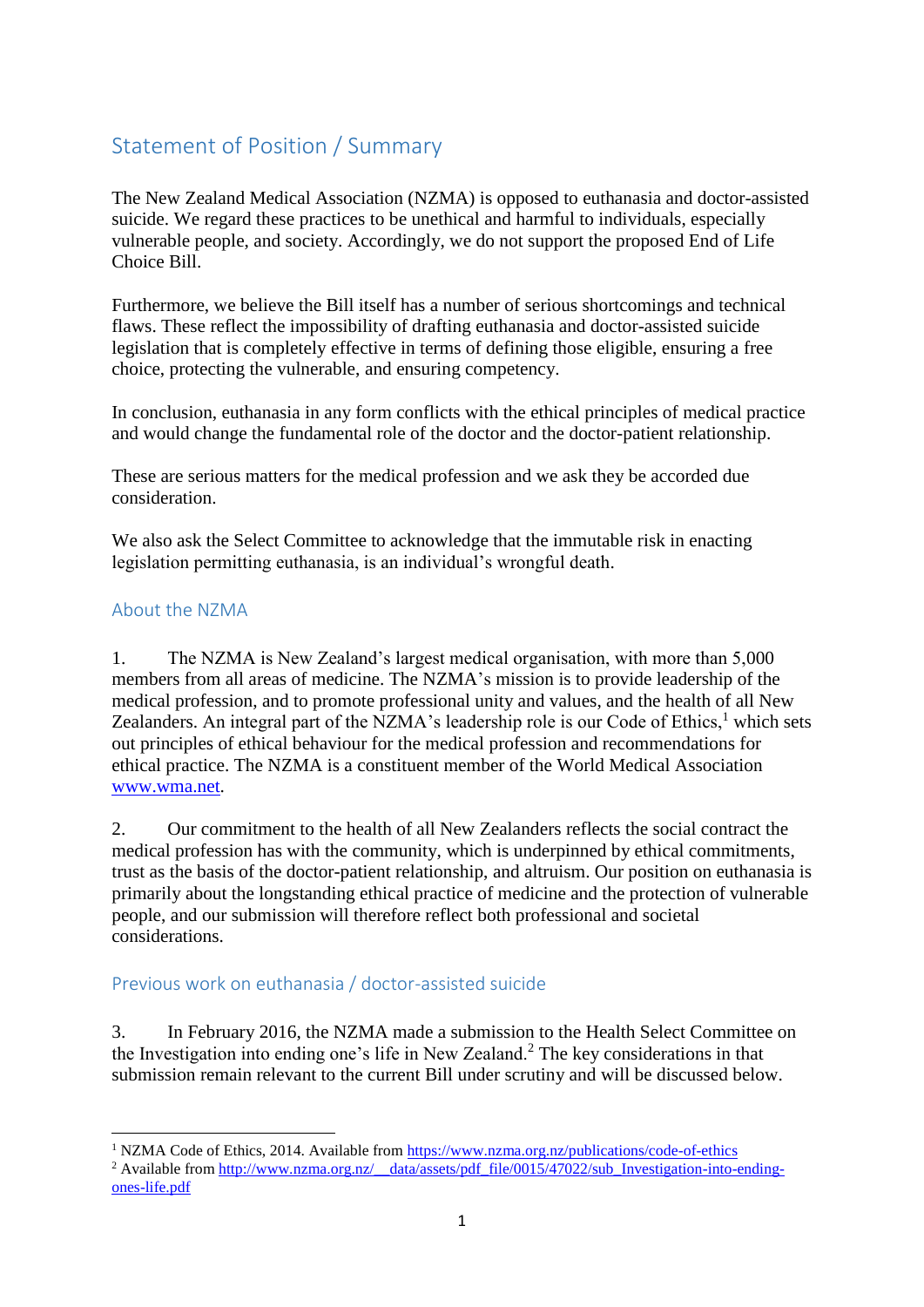Subsequent to our 2016 submission, the NZMA commissioned Grant Gillett, Professor of Medical Ethics at the University of Otago, to write an independent report on the debate about euthanasia as it affects the medical profession in New Zealand.<sup>3</sup> Having considered this report, the NZMA Board and Ethics Committee have agreed that the report does not change the NZMA's longstanding position on euthanasia.

4. To help inform our submission on the current Bill, we have sought feedback from our members as well as our Board and Advisory Councils, including our Ethics Committee. While we acknowledge that there is a range of opinions within the medical community, it remains the NZMA's view that euthanasia and doctor-assisted suicide are contrary to the ethics of the profession. The 2005 NZMA position statement on euthanasia,<sup>4</sup> reaffirmed in 2017, and reproduced in full below, remains our position on this issue.

*The NZMA is opposed to both the concept and practice of euthanasia and doctorassisted suicide.*

*Euthanasia, that is the act of deliberately ending the life of a patient, even at the patient's request or at the request of close relatives, is unethical. Doctor-assisted suicide, like euthanasia, is unethical.*

*The NZMA, however, encourages the concept of death with dignity and comfort, and strongly supports the right of patients to decline treatment, or to request pain relief, and supports the right of access to appropriate palliative care.* 

*In supporting patients' right to request pain relief, the NZMA accepts that the proper provision of such relief, even when it may hasten the death of the patient, is not unethical.* 

*This NZMA position is not dependent on euthanasia and doctor-assisted suicide remaining unlawful. Even if they were to become legal, or decriminalised, the NZMA would continue to regard them as unethical.* 

## Patient autonomy and end-of-life decisions

5. The medical profession respects and supports patient autonomy, and the NZMA welcomes the discussion on choice in end-of-life decisions. Patients already have the explicit statutory right to refuse medical treatment.<sup>5</sup> The Code of Patient Rights also states that every consumer has the right to refuse services and may use an advance directive in accordance with common law $6$ 

6. Relying on the principle of autonomy of the patient to choose to end one's life can, however, ignore real uncertainties and vulnerabilities that influence people to make certain

**.** 

<sup>&</sup>lt;sup>3</sup> Gillett G. A report on euthanasia for the NZMA, 2017. Available from [http://www.nzma.org.nz/\\_\\_data/assets/pdf\\_file/0006/77766/NZMA-euthanasia-Gillett-report-Final.pdf](http://www.nzma.org.nz/__data/assets/pdf_file/0006/77766/NZMA-euthanasia-Gillett-report-Final.pdf) <sup>4</sup> NZMA Position Statement on Euthanasia, 2005. Available from

[http://www.nzma.org.nz/\\_\\_data/assets/pdf\\_file/0004/16996/Euthanasia-2005.pdf](http://www.nzma.org.nz/__data/assets/pdf_file/0004/16996/Euthanasia-2005.pdf)

<sup>5</sup> Section 11 of the New Zealand Bill of Rights Act 1990 "everyone has the right to refuse to undergo any medical treatment."

<sup>6</sup> <http://www.hdc.org.nz/the-act--code/the-code-of-rights>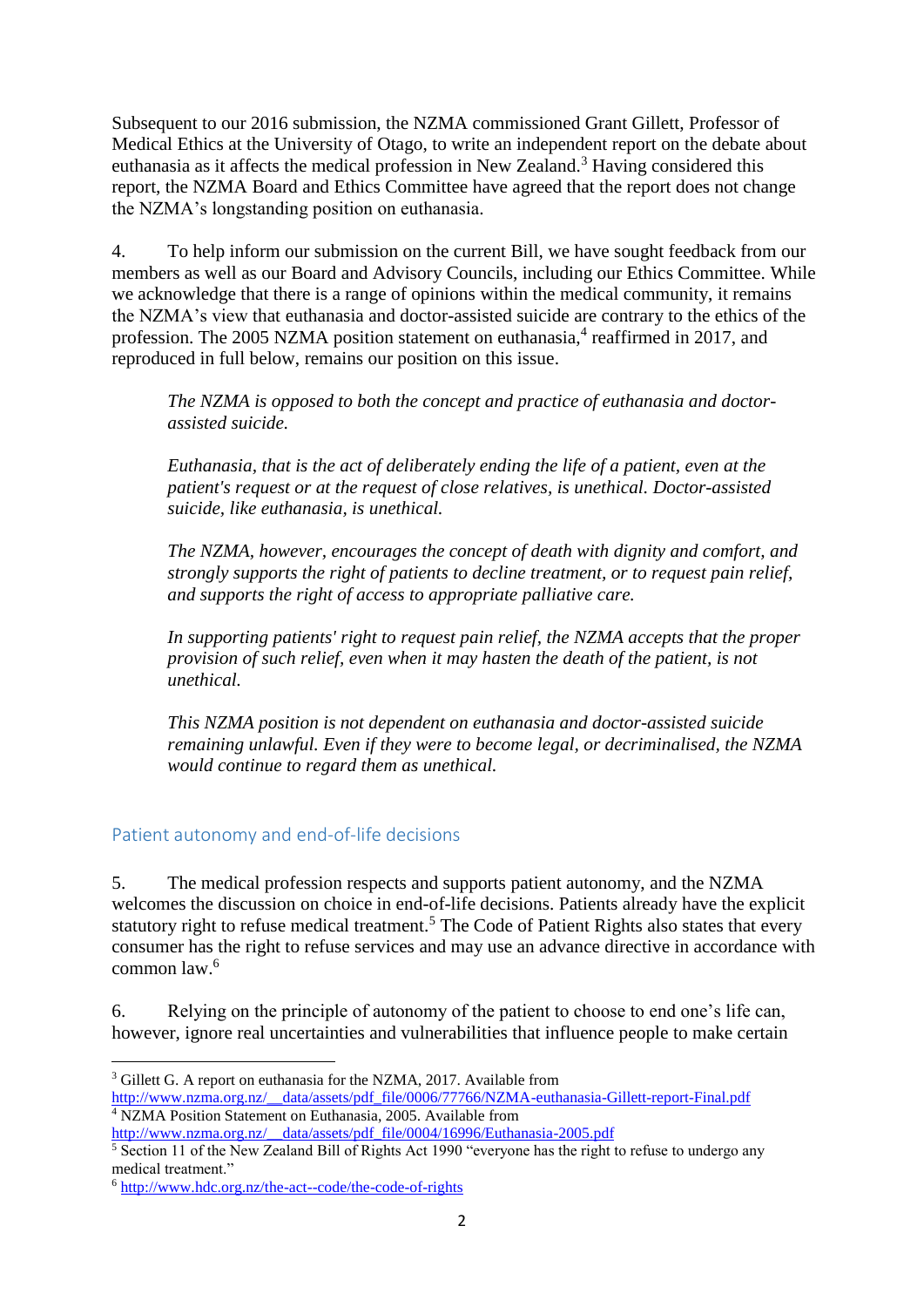decisions about their lives. Fear of future pain, incapacity, or the desire not to become a burden to others, are examples of uncertainties and concerns that might drive a decision to end one's life without taking the opportunity to test those assumptions.

7. Patient autonomy is an important value but is not without limits. Democratic societies have many laws that—to protect the larger community—limit individual autonomy and choice. For the medical profession, other key ethical considerations that must be balanced with patient autonomy include non-maleficence, beneficence and justice.

## The doctor-patient relationship and ethical obligations

8. The NZMA's Code of Ethics<sup>7</sup> requires that doctors always bear in mind the obligation to preserve life wherever possible and justifiable, while allowing death to occur with dignity and comfort when it appears inevitable. Allowing death to occur is fundamentally different from a deliberate act that has the primary intent of terminating life. We are of the view that permitting individuals to end their lives with the assistance of a doctor—even when that assistance is limited to assessment, verification or prescribing—is contrary to the ethics of medical practice and would profoundly alter the ethos within which medical care is provided. If doctors are authorised to purposefully terminate a person's life, or help terminate a person's life, however carefully circumscribed the situation, they acquire an additional role that is contrary to the nature of the doctor-patient relationship.

9. The obligation of preserving life does not mean, however, that doctors must attempt, or patients accept, burdensome or futile treatments, or treatments that do not offer a reasonable hope of benefit. Similarly, allowing death to occur in comfort encompasses situations where treatment is provided to relieve pain and distress, even when it may have the secondary effect of hastening death.

## The role of palliative care

10. Modern palliative care is aimed at improving the quality of life of patients facing terminal illness, where care focuses on the prevention and relief of pain, nausea, shortness of breath and other symptoms, alleviation of psychological and spiritual suffering, and support of the patient and their family in the final stage of life. It affirms life and regards dying as a normal process, and intends neither to hasten nor postpone death.

<span id="page-4-0"></span>11. We believe that euthanasia or doctor-assisted suicide has the potential to diminish our focus on comprehensive and compassionate end of life care provided by palliative care clinicians and facilities. The quality of New Zealand's palliative care, where available and resourced, $8$  is considered world leading, $9$  and we should continue to strive to ensure that all New Zealanders in need have excellent and timely access to this care.

**.** 

<sup>7</sup> <http://www.nzma.org.nz/publications/code-of-ethics>

<sup>8</sup> Palliative Care Council of New Zealand. National Health Needs Assessment for Palliative Care Phase 2 Report: palliative care capacity and capability in New Zealand. Wellington: Cancer Control New Zealand, 2013. [https://www.health.govt.nz/system/files/documents/publications/national-health-needs-assessment-for](https://www.health.govt.nz/system/files/documents/publications/national-health-needs-assessment-for-palliative-care-jun13.pdf)[palliative-care-jun13.pdf](https://www.health.govt.nz/system/files/documents/publications/national-health-needs-assessment-for-palliative-care-jun13.pdf)

 $\frac{1}{9}$  <http://www.economistinsights.com/healthcare/analysis/quality-death-index-2015>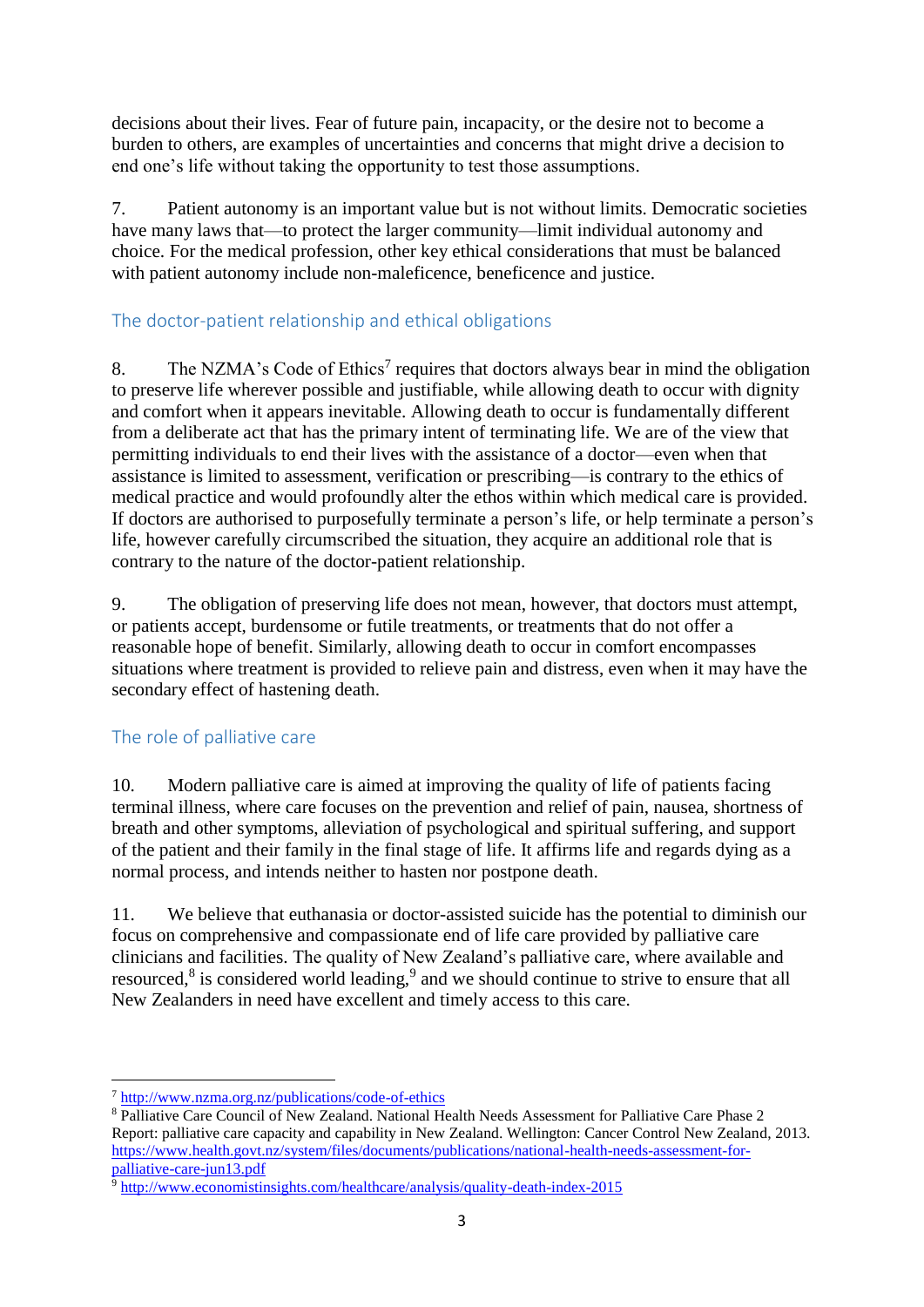12. The experience of palliative care experts and providers as they support patients and their families through the end stages of life must be acknowledged and listened to when considering factors that contribute to the desire to end one's life when faced with terminal illness. They are witnesses to what can be achieved for the person in palliative care, both in terms of physical and emotional care. They have also experienced first-hand how attitudes and desires can evolve and change during care.

13. Euthanasia or doctor-assisted suicide is antithetical to the role of palliative care and the commitment to address suffering and provide care until the very end of life. Further, it is our view that a contributing factor to public support for euthanasia is that the assistance which good palliative care can provide is not well understood. Addressing this, and meeting the need for good access to well-resourced palliative care,<sup>[8](#page-4-0)</sup> are essential measures that we urge all parliamentarians to support.

14. To ensure that New Zealanders have access to quality, personalised and compassionate palliative care, a greater investment in palliative care services is required. We therefore strongly recommend that the Government increase funding to ensure access for everyone who needs palliative care—whether provided by hospitals, rest homes, primary care teams or hospices.<sup>[8](#page-4-0)</sup>

## Clinical considerations

15. Decisions to end one's life when there is the prospect of disease-related death or grievous and irremediable illness are premised on the assumption of an accurate diagnosis and prognosis.

16. While advances in diagnostic tools and improvements in knowledge regarding the progression of disease continue, it is still an inexact science. Errors occur and individuals can still prove all of the experts wrong. According to *The American Journal of Medicine<sup>10</sup>* and *BMJ Quality and Safety*,<sup>11</sup> published studies indicate misdiagnoses occur anywhere from 10– 15% of the time.

17. Likewise, while a large number of papers are published in the medical literature on attempts to find prognostic markers in advanced disease, they in fact confirm that a high level of accuracy is not attainable. While averages can be determined across populations, it is impossible to predict where an individual's life expectancy lies within the range, and there are always exceptional cases where a person lives much longer happily than the population data would suggest.

18. The administration of euthanasia or doctor-assisted suicide also gives rise to potential complications. A Dutch study<sup>12</sup> reported difficulties in administering the lethal drugs in 10% of assisted suicides and 5% of euthanasia cases; complications such as vomiting and muscle spasms in 7% of assisted suicides and 3% of euthanasia cases; and cases where death took an

**<sup>.</sup>** <sup>10</sup> Berner ES, Graber ML. Overconfidence as a cause of diagnostic error in medicine. Am J Med. 2008 May;121(5 Suppl):S2-23. doi:10.1016/j.amjmed.2008.01.001.

<sup>&</sup>lt;sup>11</sup> Graber ML. The incidence of diagnostic error in medicine. BMJ Qual Saf 2013;22 Suppl2:ii21-ii27. doi:10.1136/bmjqs-2012-001615. [http://qualitysafety.bmj.com/content/22/Suppl\\_2/ii21.long](http://qualitysafety.bmj.com/content/22/Suppl_2/ii21.long)

<sup>&</sup>lt;sup>12</sup> Groenewoud JH, van der Heide A, Onwuteaka-Philipsen BD, et al. Clinical problems with the performance of euthanasia and physician-assisted Suicide in The Netherlands. N Engl J Med 2000;342:551-6. <http://www.nejm.org/doi/full/10.1056/NEJM200002243420805>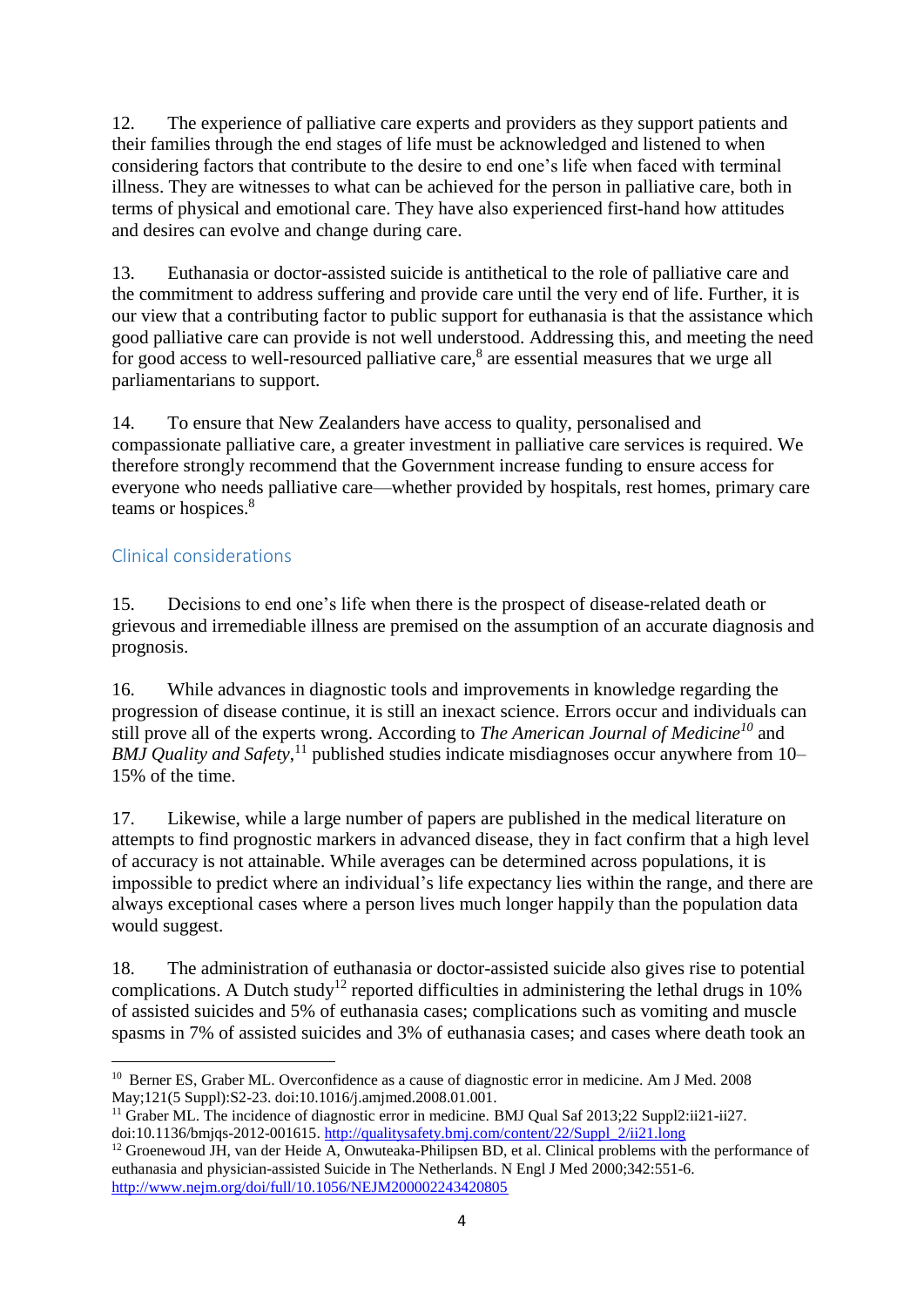unexpectedly long time (up to 7 days) in 15% of assisted suicides and 5% of euthanasia cases. Reports from Oregon<sup>13</sup> also highlight long intervals between ingestion and death—up to  $104$ hours with a median of 25 minutes—and also report that six patients woke up post ingestion. It is of interest that none of these six people requested re-attempts at assisted suicide following its failure to achieve death.

19. The requirement to determine mental capacity in the context of euthanasia or assisted suicide decision making is also complex and challenging. There is no absolute test for mental capacity, and patients that appear completely mentally competent may not in fact be so. For example, evidence given to the UK Select Committee on physician assisted dying showed that 30% of people with motor neurone disease were, after careful neuropsychological testing, found to be cognitively impaired.<sup>14</sup> Furthermore, an individual's capacity may vary over time from total to partial to absent. Capacity can also be influenced by external factors such as receiving disturbing information about their condition, hearing family members discussing financial pressures, or politicians talking about the expense of caring for an aging population.

20. The links between capacity, cognition and underlying conditions are complex. While cognitive incapacity may result from dementia or delirium, cognitive impairment may occur in people with (frequently remediable or time-limited) feelings of hopelessness or depressed mood. The determination of capacity is not wholly clinical; it involves two components, an ethical component and a clinical component. In addition, there is ongoing debate on whether to use a fixed or sliding standard when determining capacity, and what clinical factors should be given the greatest weight if a sliding standard is adopted.<sup>15</sup>

## Challenges with any proposed legal framework

**.** 

21. It is our view that it is impossible for any law designed to protect the voluntary nature of euthanasia or assisted suicide to be completely effective in ensuring that individuals make decisions free from any pressure to do so. Once voluntary euthanasia or doctor-assisted suicide is legal, terminally ill patients will be left wondering what is expected of them in terms of requesting euthanasia. Subtle emotional coercion from relatives might be present but not identified, and self-imposed pressure may also be a factor if the individual feels euthanasia is something they ought to consider rather than becoming a burden on family and others. Elderly people may be particularly vulnerable to suggestions they are a burden. The 2014 annual report on Oregon's Death with Dignity Act 17 years post enactment reports that 40% of patients choosing to use the law cite concerns about being a burden as part of the reason they want to end their life.<sup>16</sup>

22. A legislative safeguard that is often proposed is the requirement to have two doctors provide sign off before a euthanasia or assisted suicide. We do not, however, believe that this

<sup>13</sup>[http://public.health.oregon.gov/ProviderPartnerResources/EvaluationResearch/DeathwithDignityAct/Documen](http://public.health.oregon.gov/ProviderPartnerResources/EvaluationResearch/DeathwithDignityAct/Documents/year17.pdf) [ts/year17.pdf](http://public.health.oregon.gov/ProviderPartnerResources/EvaluationResearch/DeathwithDignityAct/Documents/year17.pdf)

 $\overline{^{14}}$  Assisted Dying for the Terminally Ill Bill – First Report, 2005. House of Lords. Report HL 86-II; <http://www.publications.parliament.uk/pa/ld200405/ldselect/ldasdy/86/8607.htm#a30> para 125; full report <http://www.publications.parliament.uk/pa/ld200405/ldselect/ldasdy/86/8602.htm> .

<sup>&</sup>lt;sup>15</sup> Howe E. Ethical aspects of evaluating a patient's mental capacity. Psychiatry (Edgemont) 2008;9(7):15-23. <https://www.ncbi.nlm.nih.gov/pmc/articles/PMC2728941/>

<sup>&</sup>lt;sup>16</sup> Oregon Public Health Division Dept Human Sciences. Oregon's Death with Dignity Act: Annual Report 2014 [https://public.health.oregon.gov/ProviderPartnerResources/EvaluationResearch/DeathwithDignityAct/Document](https://public.health.oregon.gov/ProviderPartnerResources/EvaluationResearch/DeathwithDignityAct/Documents/year17.pdf) [s/year17.pdf](https://public.health.oregon.gov/ProviderPartnerResources/EvaluationResearch/DeathwithDignityAct/Documents/year17.pdf)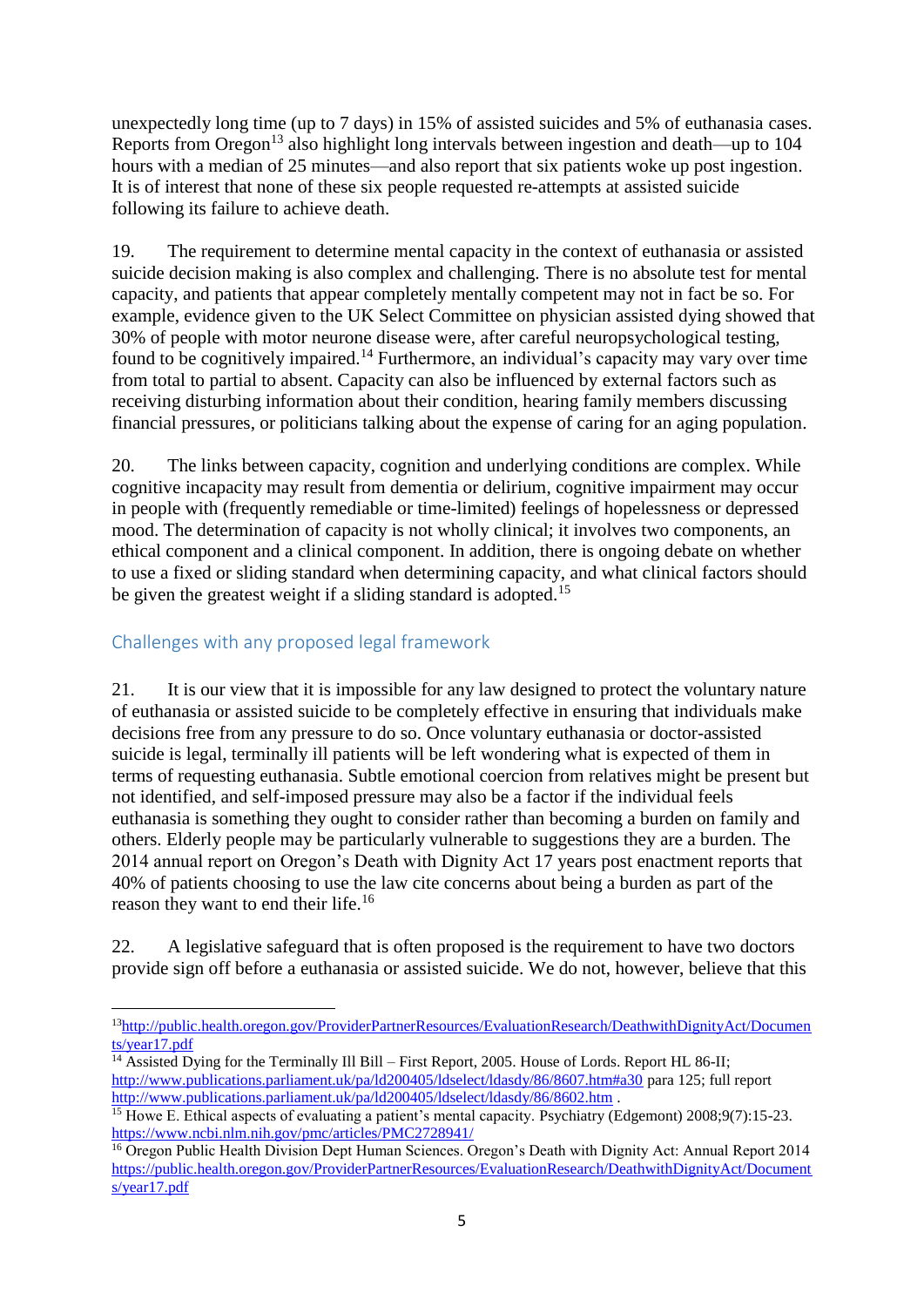would provide any real protection, as it is likely that only small numbers of doctors would consider active involvement in euthanasia. The small number of doctors that might make this part of their medical practice are likely to refer to those who will support their recommendations. This would inevitably lead to 'doctor shopping'. It would also mean that the prescribing doctor may only have been involved with the patient for a short period of time, and therefore have no in-depth knowledge of the patient's emotional state and personal or family circumstances. The Oregon experience demonstrates these points, with one doctor writing 12 prescriptions (8% of the total lethal drug prescriptions issued in 2014) and duration of the patient-physician relationship recorded as short as one week.

23. Given that even the most carefully crafted legislation will be unable to ensure infallible safeguards, the gravity of the risk in question—a wrongful death—is of sufficient magnitude to override many of the arguments for the legalisation of euthanasia, including patient choice.

24. For the medical profession, being involved in a wrongful death of this nature has serious implications for the doctor who could conceivably be subject to criminal charges. The social contract between the medical profession and the community is also at stake if wrongful deaths arising from the practice of euthanasia and doctor-assisted suicide ultimately damage society's confidence in the profession's commitment to integrity, morality and altruism.

25. As we predicted, the current Bill before the Committee has many deeply problematic provisions. For example, there are major deficiencies with the definitions of those eligible for assisted dying; erroneous assumptions about prognosis; serious deficits relating to the determination of competence; and a failure to recognise the magnitude of what the Bill could facilitate, namely, a wrongful death. We elaborate on these issues in the paragraphs below.

26. The Bill proposes that a person who is eligible for assisted dying needs to suffer from either i) a terminal illness that is likely to end his or her life within 6 months; or ii) a grievous and irremediable medical condition. These criteria are problematic for a number of reasons. The term 'grievous and irremediable medical condition' is vague, subjective and open to interpretation and misinterpretation. It is unclear what conditions this term would encompass. For example, would it include all psychiatric conditions and chronic illnesses such as diabetes, arthritis or chronic pain syndrome, regardless of severity?

27. Given that only doctors who are supportive of euthanasia / doctor-assisted suicide would be considering patient requests to die, the clause 'grievous and irremediable medical condition' would open up euthanasia / doctor-assisted suicide for patients with a whole range of conditions. It is also unclear what 'irremediable' actually means. For example, does this mean there are no currently available funded treatments that are effective and suitable? What about near-future treatments, or current treatments that exist and are effective and suitable, but are rejected by the patient without good grounds? The criterion 'experiences unbearable suffering that cannot be relieved in a manner that he or she considers tolerable' is also deeply problematic given its highly subjective nature.

28. The assumption that it will be possible to reliably predict that a patient's terminal illness is 'likely' to end their life within 6 months is flawed. It is often impossible to provide an accurate estimate of prognosis for an individual patient (see paragraphs 16-18). It is therefore possible that some patients will base their wish for assisted dying on the basis of an incorrect prognosis. The term 'likely' is also vague as it is open to interpretation. How likely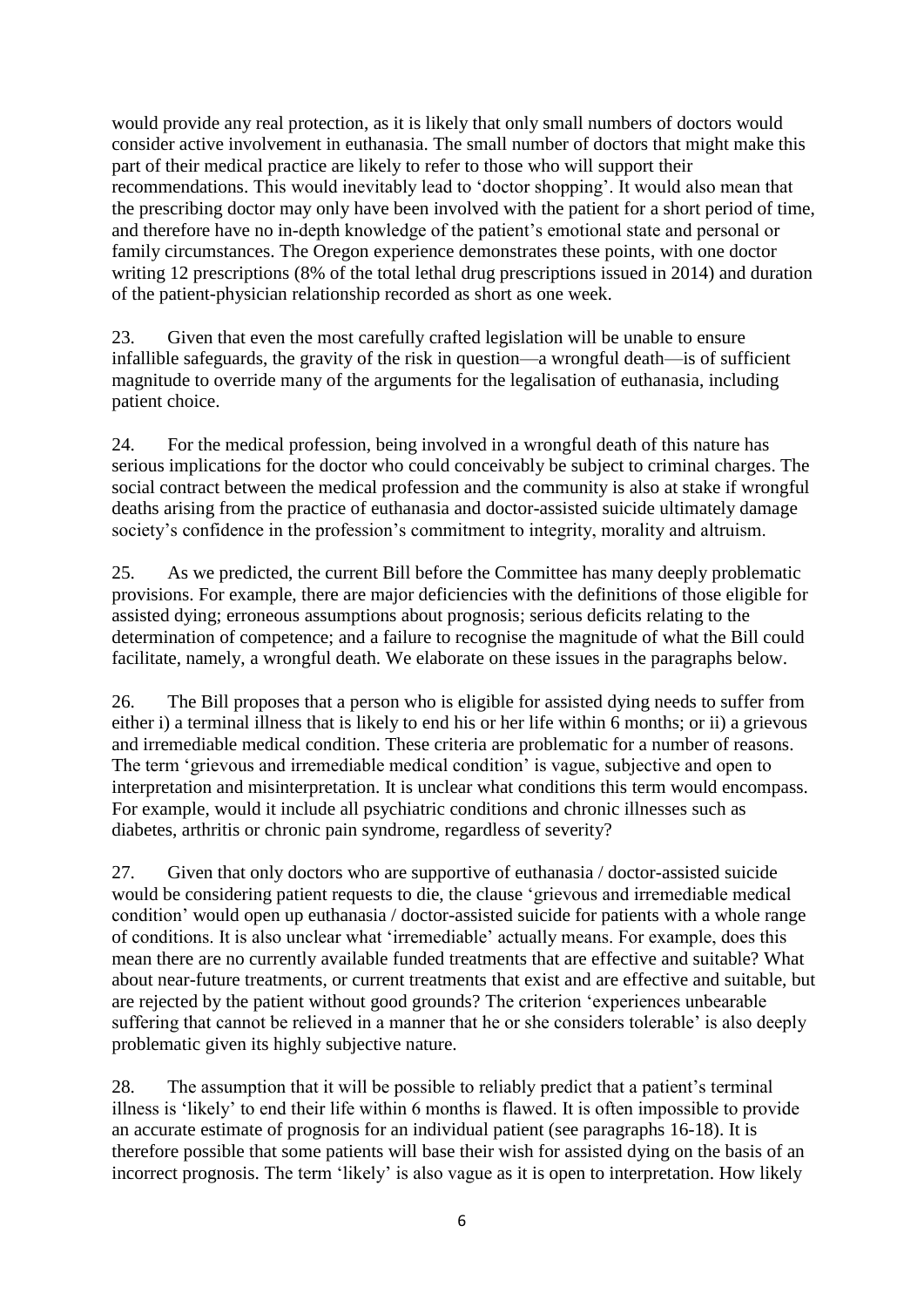does this estimate have to be? For example, does it mean a probability greater than 50%, greater than 75% or greater than 90%?

29. In order to confirm that a person is eligible for assisted dying, a medical practitioner, independent practitioner and, when necessary, a specialist (defined in the Bill as a psychiatrist or psychologist) must reach the opinion that a person is competent. The Bill defines competence as 'the ability to understand the nature of assisted dying; and the consequences for him or her of assisted dying.' This definition is overly simplistic and weak. Determining competency and mental capacity in the context of euthanasia or assisted suicide decision making is complex and challenging (see paragraphs 19-20). Capacity is time specific and can vary from complete to partial to absent. It is also influenced by external factors and a person's underlying emotional and psychiatric state, sense of being a burden, and underlying medical conditions. The Bill fails to recognise these challenges and therefore fails to sufficiently protect persons who are partially or temporarily impaired. It also fails to address the required standard of confidence in the assessment outcome / tools to determine competence, let along the practitioner making this assessment. There is an increasing tendency, even in the psychiatric workforce, to see the assessment of capacity as something that requires additional training and skills.

30. The provisions in the Bill will not ensure that a decision to seek assisted dying will always be made freely and without subtle coercion. While it requires medical practitioners to 'do their best' to ensure that the person expresses their wish free from pressure from any other person, there is no way legislation can ensure this will always be so. Furthermore, an attending medical practitioner may have only a very limited understanding of the patient's family and social history.

31. The Bill is overly prescriptive, stipulating a number of steps that are required by an attending medical practitioner but completely failing to include any requirement to provide counselling / further psychiatric evaluation for a patient requesting to die. This is at odds with the approach to a suicidal patient and would appear to conflict with the duties of a practitioner to provide good clinical care for each individual patient. Very careful psychological assessment from an appropriately qualified practitioner during several interactions would be required to reveal the many subtle pressures affecting a person's decision for euthanasia and evaluate the permanence of a person's decision.

32. While the Bill identifies wilfully failing to comply with requirements in this Act as offences, it fails to recognise the enormity of the consequences of such a failure, namely, a wrongful death. The proposed penalties of either or both a term of imprisonment not exceeding 3 months and a fine not exceeding \$10,000 appear incongruent with the consequences of an offence which could include a wrongful death.

33. The background to the Bill in the Explanatory note makes a number of unsubstantiated assurances and statements. For example, it states that "there was broad consensus that palliative care cannot alleviate all suffering, including suffering that is unbearable for a person". This statement is misleading as it implies that palliative care is not good enough for a large group of patients. We strongly disagree with this statement and suggest the Committee listen to the view of Palliative care specialists. The main failing in palliative care in New Zealand is the lack of access<sup>[8](#page-4-0)</sup> and insufficient funding, as well as poor understanding from the general public as to what palliative services can do. We believe that these issues must be addressed as a priority rather than diverting funding into euthanasia / assisted suicide.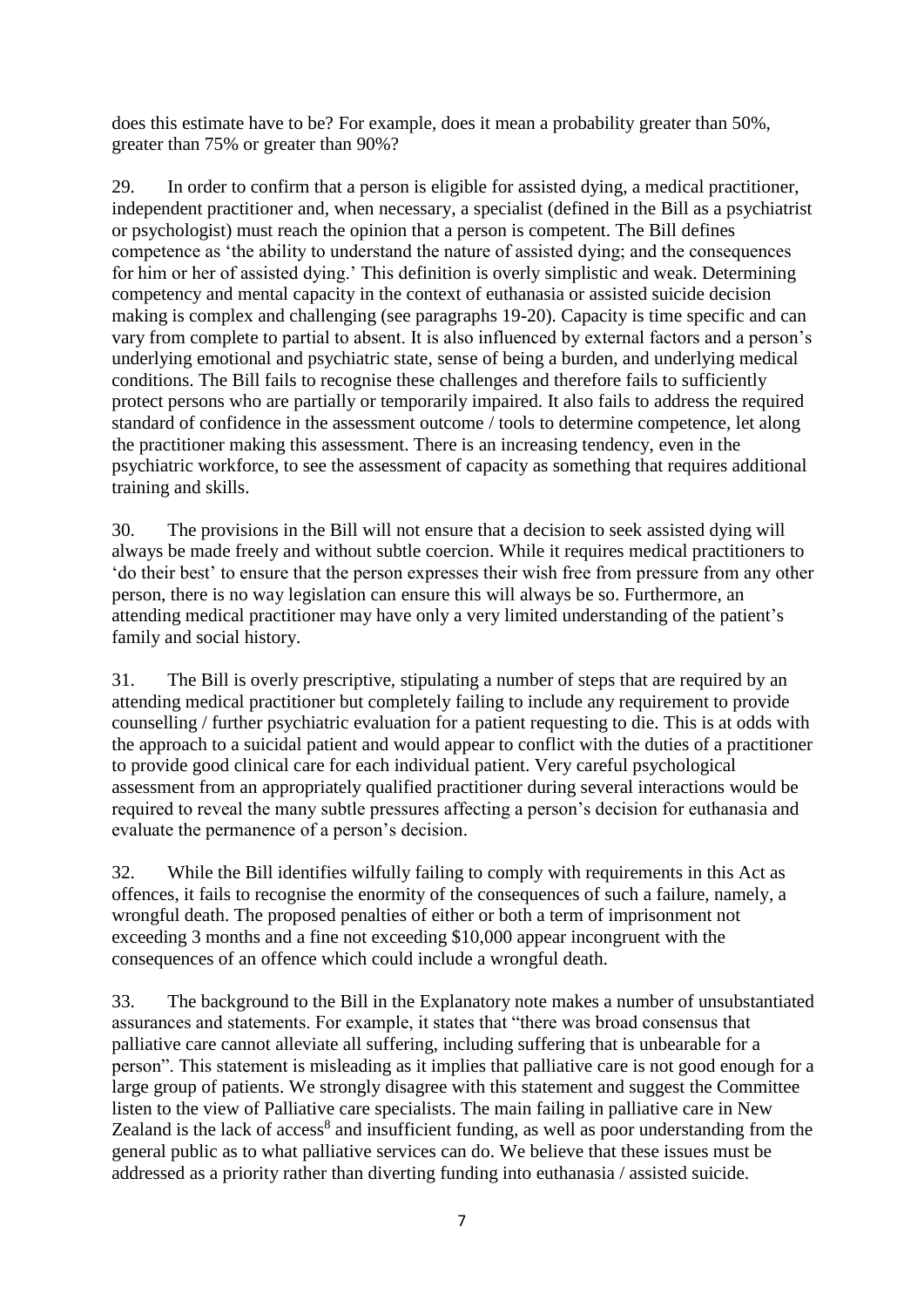34. The Bill suggests that the situation in jurisdictions where euthanasia and / or physician assisted suicide is legal is working well. Yet the Gillet report and others<sup>17</sup> suggest there are a number of concerns relating to the slippery slope and the inadequacy of protections for vulnerable people in jurisdictions where legislation has been introduced. The Bill also suggests that public opinion is in favour of assisted dying, yet ignores the challenges associated with reliably ascertaining public opinion on this complex issue. For example, opinion polls often tend to be simple, direct questions without proper explanatory context. They also often suggest a binary choice between intolerable suffering and an ending of a patient's life, whereas the clinical reality, for example, with good palliative care, is often far more subtle.

35. The Bill is silent on resourcing and funding requirements, yet these are likely to be substantial. As we have already pointed out, palliative care services in New Zealand are already underfunded and geographically variable. Mental health services are also under resourced and underfunded (as evidenced by the Mental Health Service review currently underway). The health system is already not meeting current mental health needs let alone possessing the capacity to properly evaluate people requesting euthanasia / physician-assisted suicide.

#### Implications for society

36. Laws are more than just regulatory instruments. They also convey important societal messages. Legalising euthanasia or assisted suicide, even in limited circumstances, would contribute to normalising suicide across society, including among youth. They would send the message that suicide is sometimes an appropriate response to coping with suffering. This would be of major concern given New Zealand's high rates of suicide and the efforts underway towards preventing youth suicide.

37. We also believe that legalisation of euthanasia or doctor-assisted suicide would change the way we regard death and the care of the dying for everybody, not just those who would choose euthanasia. Many patients implicitly trust in their doctor. If we allow doctors to be life takers as well as life savers, then the characteristics we produce in doctors, and other health professionals, will fundamentally change. They will not necessarily presume in favour of life and a patient may not be able to trust in this presumption, and the option of choosing to end life will be ever present in medical care.

38. The 'routinisation' of assisted dying in clinical practice is evident in the escalating numbers in the countries that allow it. In Belgium, deaths under their 2002 Euthanasia Act almost doubled in four years (an increase of 89%), from 953 reported in 2010 to 1,807 in 2013. Euthanasia now represents  $1.7\%$  of all deaths in Belgium.<sup>18</sup> Similar incremental rises have been reported in the Netherlands, with around one death in 25 (4%) now the result of doctor-assisted suicide.<sup>19</sup>

<sup>19</sup> Regional Euthanasia Review Committees 2016 Annual Report. Available from [https://www.euthanasiecommissie.nl/binaries/euthanasiecommissie/documenten/jaarverslagen/2013/nl-en-du](https://www.euthanasiecommissie.nl/binaries/euthanasiecommissie/documenten/jaarverslagen/2013/nl-en-du-fr/nl-en-du-fr/jaarverslag-2013/annual-report-2013-tcm52-48.pdf)[fr/nl-en-du-fr/jaarverslag-2013/annual-report-2013-tcm52-48.pdf](https://www.euthanasiecommissie.nl/binaries/euthanasiecommissie/documenten/jaarverslagen/2013/nl-en-du-fr/nl-en-du-fr/jaarverslag-2013/annual-report-2013-tcm52-48.pdf)

**<sup>.</sup>** <sup>17</sup> Lerner BH, Caplan AL1. Euthanasia in Belgium and the Netherlands: On a Slippery Slope? JAMA Intern Med. 2015 Oct:175(10):1640-1.

<sup>18</sup> Commission Fédérale de Contrôle et D'évaluation de L'euthanasie Sixieme Rapport aux Chambres Législatives (Années 2012-2013)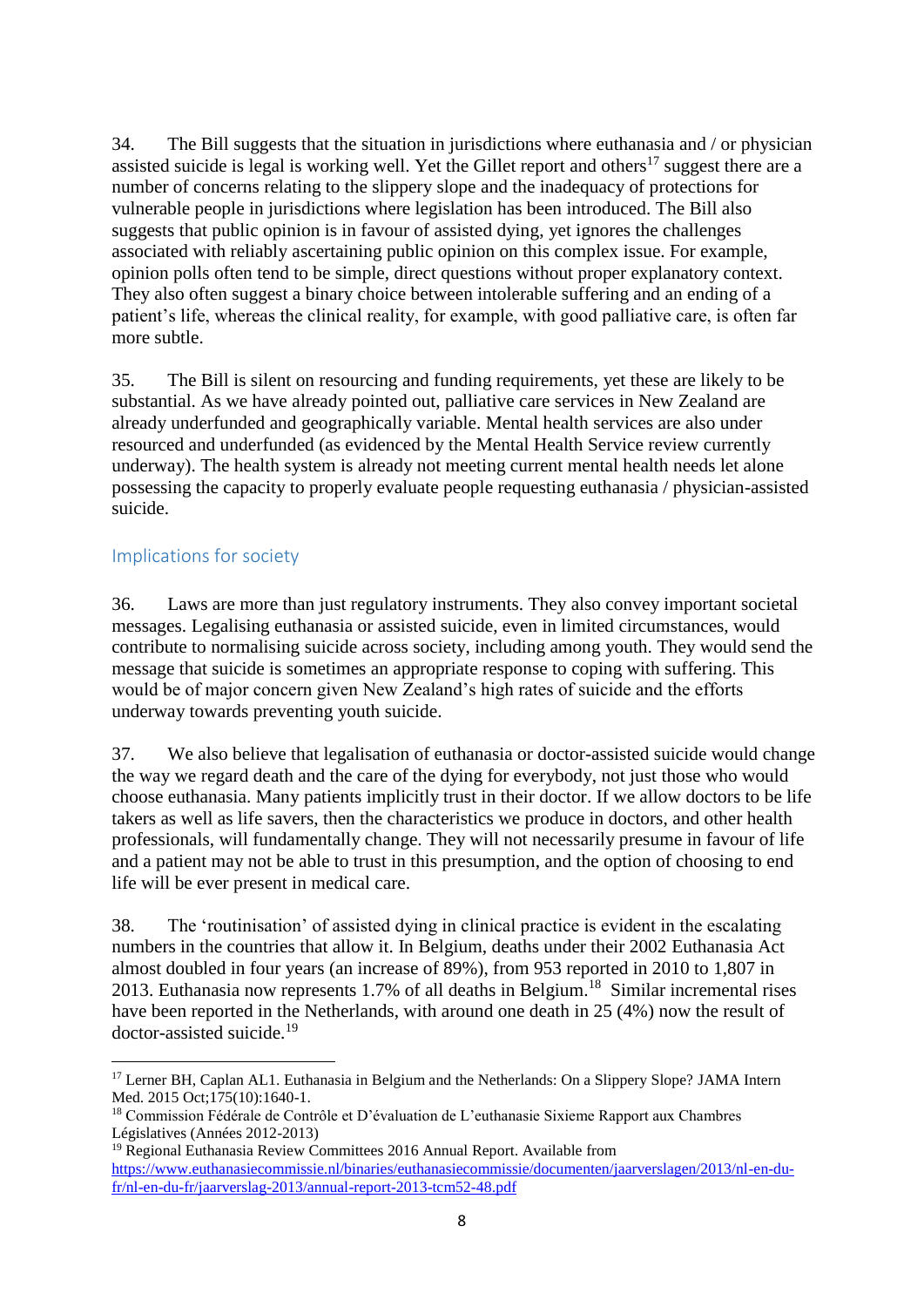39. Of most concern, however, is the lack of protection for vulnerable people, including disabled people and the elderly. It is of note that the High Court of Ireland determined that a relaxation of the ban on assisted suicide would be inimical to the public interest in protecting the most vulnerable members of society, stating that "The evidence from other countries shows that the risks of abuse are all too real and cannot be dismissed as speculative or distant".<sup>20</sup> A relatively recent paper<sup>21</sup> has challenged the assertion by proponents of euthanasia that there is no evidence vulnerable people are euthanised disproportionately more; vulnerability to euthanasia cannot be categorised simply by reference to ethnicity, sex or socioeconomic status. Other characteristics, such as emotional state, reaction to loss, personality type, and the sense of being a burden are also important.

40. The debate on euthanasia / physician-assisted suicide rarely considers non-dominant cultural perspectives that differ from Western individualistic modes of thought with their emphases on personal choice. For example, in many traditional ways of thinking, individual human life and choice is relativised to a wider context of relatedness and connection to others. Another challenging issue is that for certain cultures, when a person is sick, it is expected that the family will take decisions for them. This makes it extremely difficult to ensure that decisions about end of life are a true reflection of the wishes of the person.

## Particular considerations for the medical profession

41. In debating issues relating to euthanasia / physician assisted suicide, the medical profession faces additional questions beyond those raised for debate in the general public. As outlined in the Gillett report, these include:

- i. Should we as healthcare professionals go beyond what is currently acceptable in terms of withdrawing unhelpful and burdensome treatment and embrace the further (very big and irreversible) step of ending, or assisting a patient, to end their own life, at their request?
- ii. Will that further step, with the dire responsibilities it places on doctors and nurses dealing with end-of-life care, significantly benefit our patients?
- iii. Should our profession, which has always acted out of utter respect for life and our duty to care for patients in life-affirming ways, embrace a different ethos in one area of our practice?

## Conclusion

42. The NZMA acknowledges that the issues at the core of the debate that has given rise to this Bill are complex and challenging. The rights of patients to personal autonomy in their health care is an underpinning principle of our health services in New Zealand, and is universally acknowledged and supported by doctors and other health professionals. There are, nevertheless, some matters where ethics and other societal considerations must necessarily place limitations on that autonomy.

**<sup>.</sup>** <sup>20</sup> <http://www.bailii.org/ie/cases/IEHC/2013/H2.html>

 $^{21}$  Finlay IG, George R. Legal physician-assisted suicide in Oregon and The Netherlands: evidence concerning the impact on patients in vulnerable groups--another perspective on Oregon's data. J Med Ethics. 2011 Mar;37(3):171-4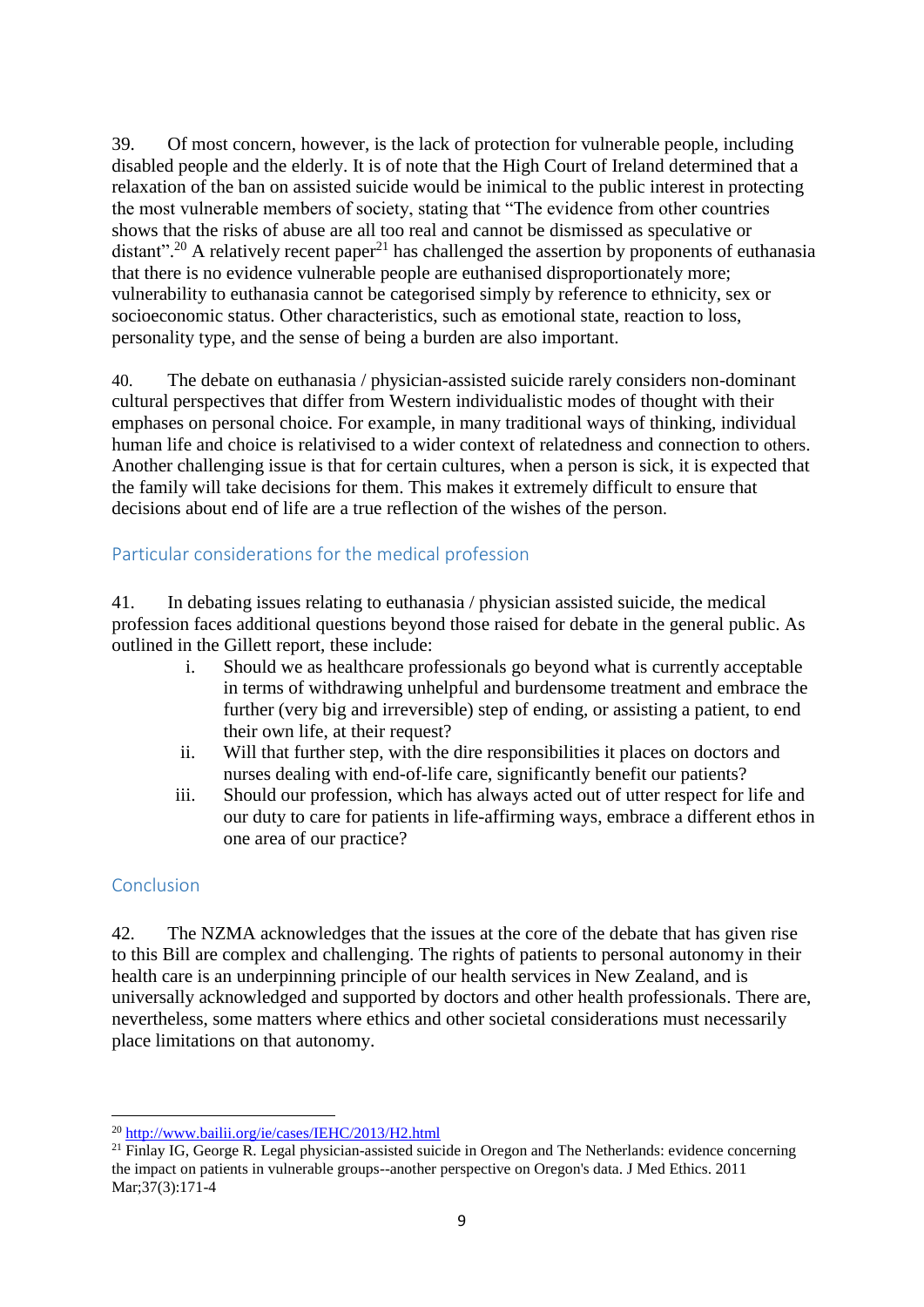43. Our analysis of both the ethical and practical issues raised by euthanasia and doctorassisted suicide confirms our view that these practices would be harmful to individuals, especially vulnerable people, and society. A change in the law to allow euthanasia or doctorassisted suicide, no matter how circumscribed, would also profoundly alter the role and responsibilities of the medical profession and the doctor-patient relationship. We believe that acting with the primary intention to bring about death cannot be reconciled with the core medical ethical principles of beneficence and non-maleficence, and is therefore not supported by the NZMA.

44. The End of Life Choice Bill has a number of serious flaws, many of which we believe are inherent in any legislative attempt to legalise euthanasia or doctor-assisted suicide. We do not believe that the Bill is, or could be amended to be, completely effective in in terms of defining those eligible, ensuring this is a free choice, and that persons making it are competent to do so. We recommend the Government urgently increase funding to ensure access for everyone who needs palliative care—whether provided by hospitals, rest homes, primary care teams or hospices. We also recommend measures to enable a better public understanding of the assistance which good palliative care can provide.

We hope this submission is of assistance to the Select Committee. We would like to have the opportunity for an oral hearing to speak to our submission and answer any questions the Committee may have.

Yours sincerely

K. Baddock

Dr Kate Baddock NZMA Chair

## Appendix: Common questions

#### *What is euthanasia?*

Euthanasia, or voluntary euthanasia more specifically, is where lethal drugs are administered to a patient at the patient's request.

#### *What is doctor-(physician)assisted suicide?*

Doctor- or physician-assisted suicide is where a patient self-administers lethal drugs supplied by a doctor. The doctor or other member of the health care team may or may not be present when the patient takes the drugs. For it to be considered assisted suicide rather than euthanasia, the patient must take the action of self-administration.

*Is withdrawal or withholding treatment euthanasia?*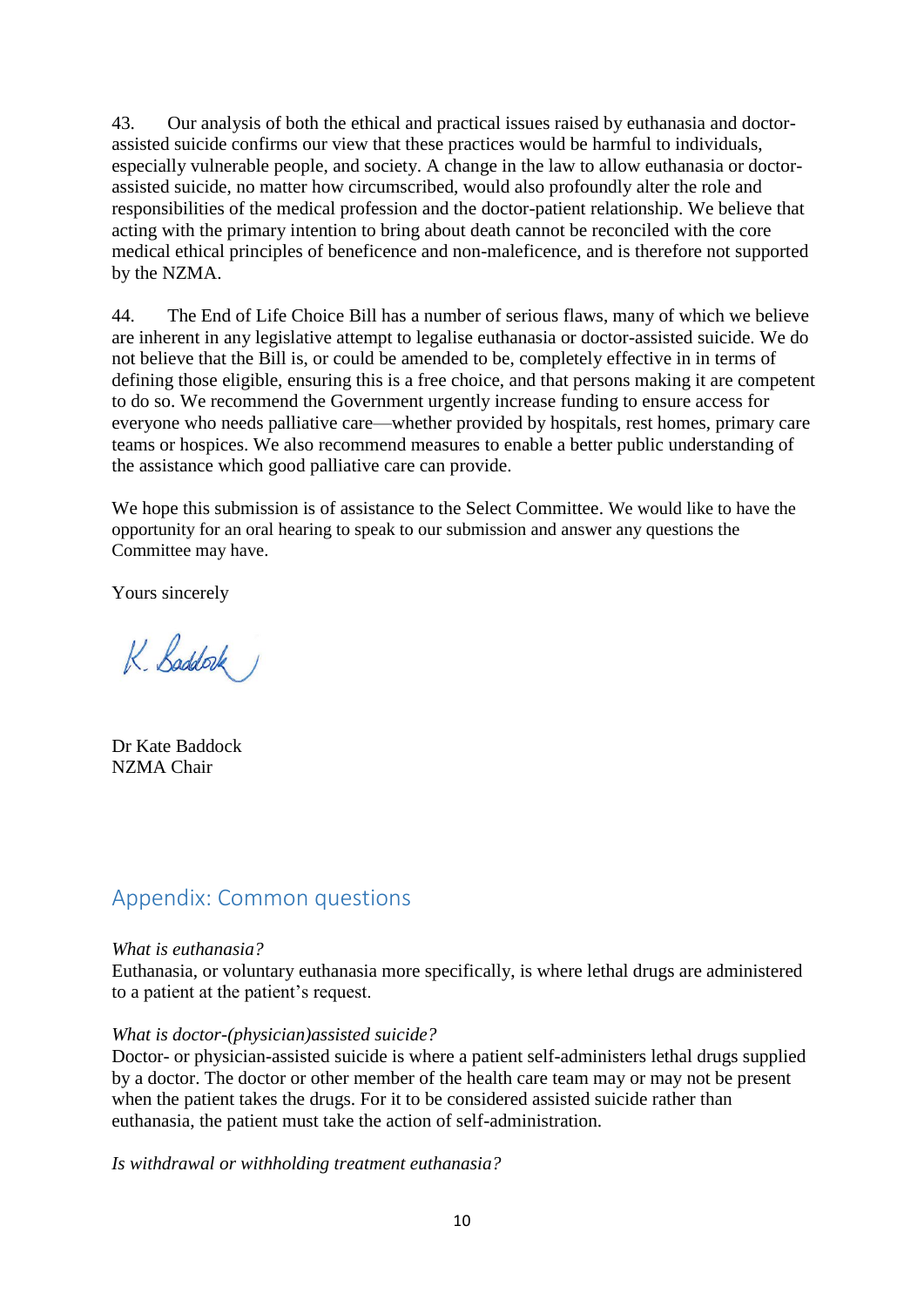Withdrawal of treatment, with the knowledge that death will follow, differs from the administration of a lethal medical intervention with the objective of causing death prior to the natural dying process.

#### *What is palliative sedation?*

In medicine, palliative sedation (also sometimes referred to as terminal sedation) is the practice of relieving distress in a terminally ill person in the last hours or days of a dying patient's life, by means of a continuous intravenous or subcutaneous infusion of a sedative drug.

Palliative sedation is considered when the patient is clearly distressed, all other symptomrelieving measures have failed, and the ongoing symptoms are therefore determined to be refractory. The level of sedation is titrated to achieve removal of distress and this intervention involves interdisciplinary collaboration in conjunction with the patient and carer and/or family members.

Sedation of this type may be subject to the principle of 'double effect', which is the dual effect of intentional relief of suffering and increased risk of hastening death. In clinical practice, however, palliative sedation does not usually alter the timing or mechanism of a patient's death, as refractory symptoms (those that cannot be controlled by tolerable therapy) are most often associated with very advanced terminal illness.

#### *How is palliative sedation different from euthanasia?*

The primary intent of palliative sedation is to sedate the dying patient so that they do not experience distress and do not suffer due to specific refractory and intractable symptoms. The intent is NOT to deliberately hasten the dying process. Palliative sedation is also guided by the principle of proportionality, ie, the benefits of any intervention should outweigh the burdens of that intervention. In particular, this requires that interventions with any risk of harm be administered only to the degree necessary to confer the desired amount of therapeutic benefit.

Palliative sedation is therefore clearly demarcated from euthanasia. The intention is sedative in nature and is aimed at, and designed to, reduce the patient's consciousness of severe symptoms. The sedative intention is related to, and evidenced by, adherence to various ethical parameters. The sedatives are administered only when the symptoms have become intractable, in accordance with the principle of proportionality, and when the patient is terminal, such that the expected loss of life duration is nil or minimal.

#### *Is the NZMA's position consistent with medical associations in other countries?* Yes—the world's professional medical associations overwhelmingly oppose voluntary euthanasia and assisted suicide. $22$

The World Medical Association: euthanasia, that is the act of deliberately ending the life of a patient, even at the patient's own request or at the request of close relatives, is unethical. Physician-assisted suicide, like euthanasia, is unethical and must be condemned by the medical profession.

<sup>&</sup>lt;sup>22</sup> The World Medical Association (WMA) has 114 National (or territorial) Medical Associations (NMAs) as members. Of these, 109 NMAs have backed the WMA policy, four have a neutral position (Belgium, Luxemburg, Switzerland, Canada) and one (Royal Dutch Medical Association) actively advocates for euthanasia and physician-assisted suicide.